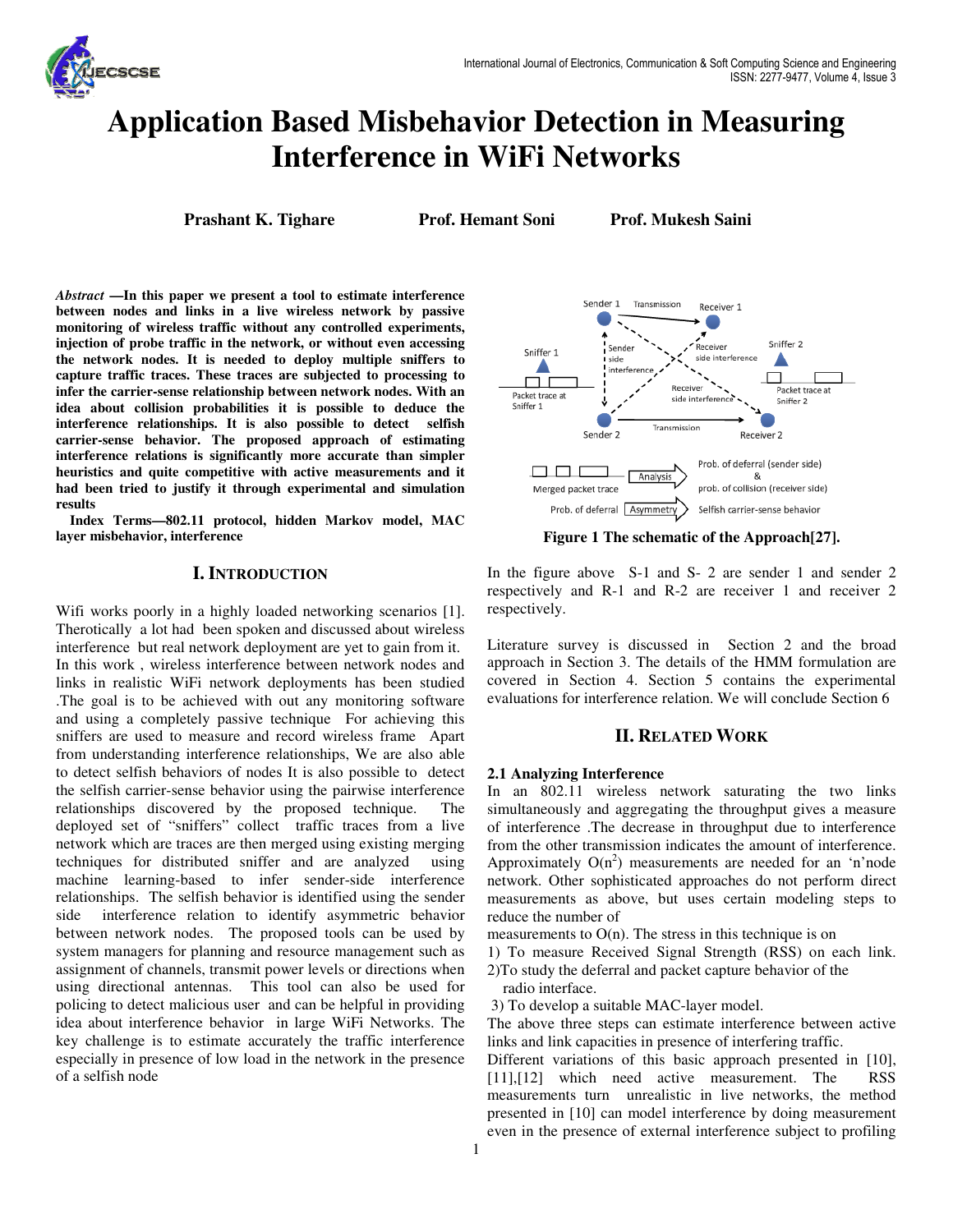

done on a priority basis .Various other methods have been evolved to measure interference characteristics in an 802.11 network. For example, in [13], Jamieson et al. investigate the impact of carrier sensing. In [14], Chang et al. develop a model for the physical layer capture. In [15], Das et al. show that pairwise interference modeling is often not accurate and multiple interferers must be accounted for. In [16], Magistretti et al. present an inference tool to infer the activity share among a set of conflicting links. In [3], we present our approach of indentifying interference relations, but with limited evaluation.

## **2.2 Detecting MAC-Layer Misbehavior in 802.11**

Generally only one type of selfish behavior detection is being carried by majority of the existing MAC-layer in 802.11. The different methods used are game theoretic approach [17], Sequential Probability Ratio Test (SPRT) [18], nonparametric cumulative sum (CUSUM) test [19], coordination from the receiver [20] to identify backoff manipulation or to restrict the sender from being selfish. DOMINO [21] can detect other misbehaviors in addition to backoff manipulation, e.g., sending "scrambled frames," using smaller DIFS and using oversized NAV.

The above mentioned techniques are incapable to detect selfish carrier-sense behavior and thus can be complementary to the approach described in this paper.

Manipulation of the carrier-sense behavior is harder to detect. This is because normal fluctuations of wireless channel must be distinguished from manipulated carrier sensing. The technique proposed in [8] relies on a strong assumption that the selfish node that has increased its CCA threshold is unlikely to correctly recognize low power transmissions from the AP as legitimate packets.

## **2.3 Use of Distributed Sniffers**

Different Techniques based on using distributed sniffers have been carried out like protocol behavior in a hotspot setting [2], [6], [7],etc. The DAIR system also uses such an approach for troubleshooting and security . More details on similar related works appear in [3, Section 2.2]. In this paper, we employ a technique similar to [9] to merge individual traces into a unified trace. However the stress of the study is on learning the interference relations and detecting selfish carrier-sense behavior in the network.

# **III. OVERALL APPROACH**

## **3.1 Problem Statement**

In an 802.11, interference can occur at both sides or may individually occur at either the "sender side" or at the "receiver side" [12]. Defferal due to carrier sensing leads to interference at the Sender side whereas at the receiver side overlapped packets leads to interference. The net effect of the interference is reduction of throughput capacity of the network. With our goal to study the deferral behavior that accounts for the sender side interference we need to identify the asymmetry in the deferral behavior to identify a selfish node. Two nodes say X and Y can be proclaimed as to be asymmetric if Y defers for X's transmission and X does not defer for Y 's, or vice versa. Such asymmetry is possible in wireless networks due to interface heterogeneity. But it is simply unlikely that a node X demonstrates similar asymmetry with many such Y 's in the same direction. Our strategy is to flag such nodes as potentially selfish, with degree of selfishness indicated by extent of asymmetries exhibited and the number of such Y 's (called "witnesses"). For modeling convenience, we consider interference between node or link pairs only. Note that it will allow us to capture the "physical interference" [22] where a given link is interfered collectively by a set of other links, not by a single link alone. This is due to the additive nature of the received power. The technique can be simplified to reduce the computational cost but can always be extended . In wireless networks, interference is better expressed in terms of probabilities because of the inherent fluctuation of the signal power due to fading effects and probabilistic dependency of error rates with signal to interference plus noise ratio (SINR). Thus in our work we are able to passively monitor interference between two network nodes in terms of probability of interference.

For any link pair, the probability of interference is given by<br> $p_i + (1 - p_i)p_i$ 

$$
p_d + (1 - p_d)p_c, \qquad \qquad \ldots (1)
$$

where pd is the "probability of deferral" between the senders, and pc is the "probability of collision" at the receivers if both senders transmit together. See also Fig. 1. When considering node pairs only, probability of interference is just pd, assuming symmetric interference between these two nodes.

## **3.2 Approach**

.

To determine deferral behavior among network Nodes the need is to come up with a rigorous statistical modeling approach so we model the 802.11 MAC-layer operations of two sender nodes in the network (say, X, Y ) via a Markov chain. The parameters of this chain are estimated from the observed trace using an approach based on the Hidden Markov Model (HMM) [23]. These parameters in turn can estimate the deferral probabilities.

## **IV. HIDDEN MARKOV MODEL**

A hidden Markov model [23] represents a system as a Markov chain with unknown parameters. Here the states of the Markov chain are not directly visible, but some observation symbols influenced by the states are visible. The unknown parameters (such as the state transition probabilities of the Markov chain) can be learned using different standard methods [23], [24], [25] with the help of the observed sequence of observation symbols. Various machine learning applications such as pattern, speech, and handwriting recognition have used HMM technique. We will be using the HMM approach for modeling interactions between a pair of senders in an 802.11 network and inferring sender-side interference relations (deferral behavior) between them.

#### **4.1 Observation Symbols**

The state transition probabilities of the combined Markov chain depend on the deferral behavior between the two nodes under consideration. Thus, if we can learn the unknown state transition probabilities, this will in turn provide us the deferral relations. But the states of this Markov chain are not directly visible in the packet trace. Instead a set of observation symbols are visible. There are four possible observation symbols in the trace depending on whether X or Y transmits: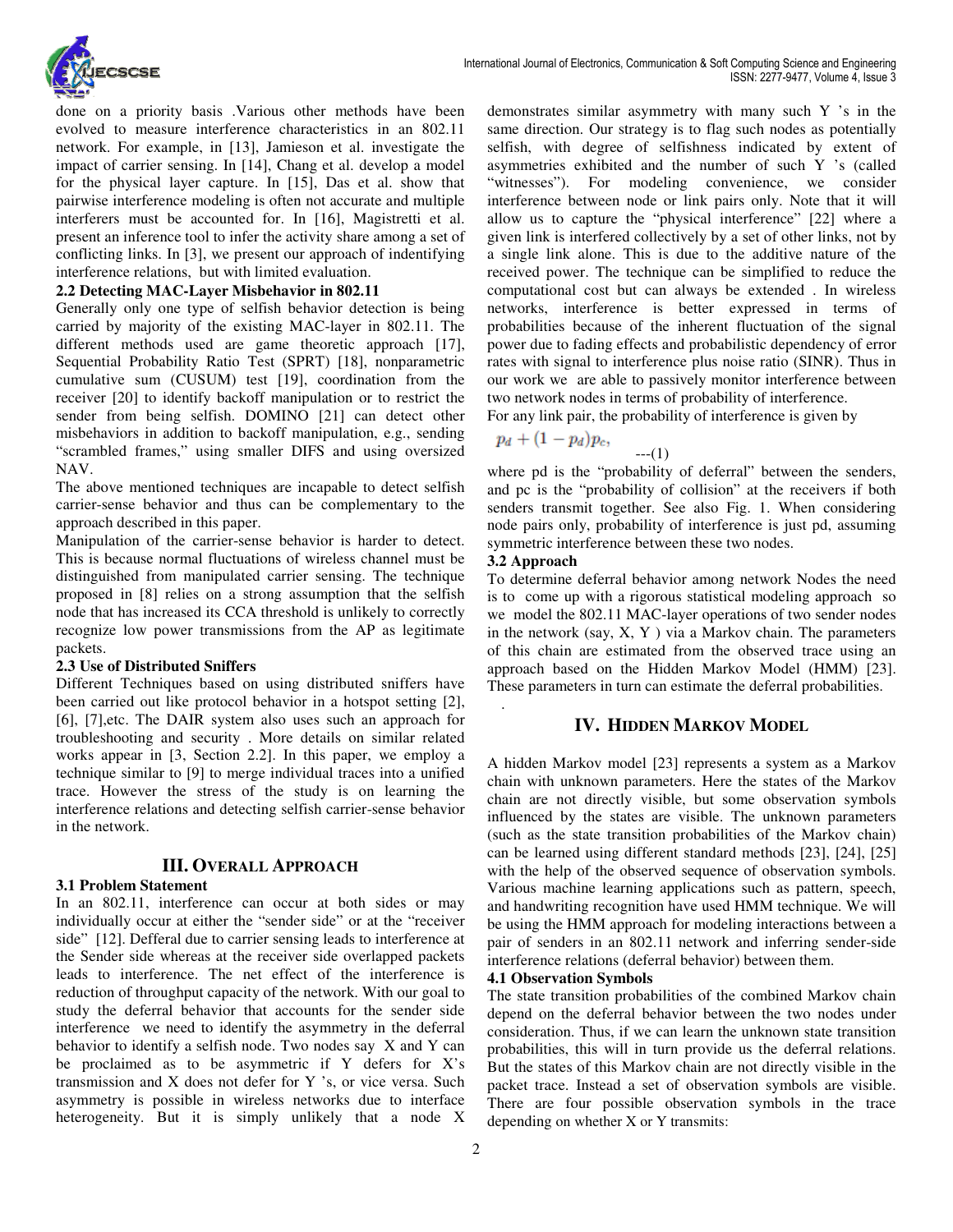

 i: neither X, nor Y transmitting. x: X transmitting. y: Y transmitting. xy: both X and Y transmitting.

We thus need to map each of the 11 states in this Markov chain to one of the four observation symbols. This mapping obviously is not unique as more than one state can map to the same observation symbol. For example, both states (Ι,Ι) and (B,B) map to the symbol i. Similarly, both  $(B,T)$  and  $(D,T)$  map to symbol y. The difficulty here is that backoff cannot be distinguished from defer or idle periods. This ambiguity can be reduced by using a heuristic that exploits the time duration of various observation symbols.

# **4.2 Interference Relations**

## **4.2.1 Learning Sender Side Interference**

Transitions into any state with a defer component (i.e., states such as (D,∗) and (∗,D) indicate interference. Similarly, transitions into any state of the set $\{(B,T)$ ,  $(T,B)$ ,  $(T,T)\}$  indicate absence of interference. Thus the sender side interference can be interpreted as the total probability of transition into the interfering states.

If we represent  $\pi$ <sup>'</sup>s P( I, I ), P(B, I) etc, the deferral probability, pd, is given by

 $P(\mathcal{D}, \mathcal{T}) + P(\mathcal{T}, \mathcal{D})$  $\frac{F(\nu, t) + F(\tau, \mathcal{D}) + P(\mathcal{D}, \mathcal{T}) + F(\tau, \mathcal{D}) + P(\mathcal{D}, \mathcal{T}) + P(\tau, \mathcal{D})}{P(\mathcal{D}, \mathcal{T}) + P(\mathcal{D}, \mathcal{T}) + P(\tau, \mathcal{D}) + P(\tau, \mathcal{T})}$ 

Assuming symmetric link between a node pair the above expression gives the probability of being in the interfering state , however in reality the links may be asymmetric

#### **4.2.2 Learning Receiver Side Interference**

Taking an assessment of the retransmission collision can be detected 9. One can identify retransmitted packets by observing the set "retransmit bit" in the frame header. A retransmitted frame, say R, can be correlated back to the original frame, say P, that has not been received correctly as both these frames carry the same sequence number. Any frame S from a different sender overlapping with P is a potential cause of collision. If P does not overlap with any other frame, the packet loss is due to wireless channel errors rather than collisions [7], [26]. Because of the probabilistic nature of packet capture, sufficient statistics need to be built up to determine receiver-side interference. This is because frames like S and P even when overlapping—may not always result in a collision. Thus, the receiver-side interference between two links, or in other words, the probability of collision pc can be determined as the ratio of the collision count and the overlapped-frame count.

# **V. EVALUATING INTERFERENCE RELATIONS**

Using a careful mix of micro-benchmarking and wireless network traces the effectiveness of the approach to infer interference relations is assessed .

## **5.1 Microbenchmark for Sender-Side Interference**

In the microbenchmark for Sender-Side Inference two senders transmitting the broadcast traffic are used to specifically evaluate the sender-side interference using carefully controlled load. We evaluate for a range of interference scenario by positioning the senders at different locations. The proposed microbenchmarking experiments are compared to infer sender-side interference with two other possible methods described below.

## **5.1.1 Comparison Points**

**1) Profile-based method (PROFILE).** This technique is specifically based on [10], [11] and needs active measurements. Profiles of each device is created by collecting large number of measurements which are then used to correlate the relation between the received signal and the probability of deferral .The measurements are stored in the network card and needs to be repeated for all different cards used in a network. These profiles are then exploited to estimate the probability of deferral between two nodes by measuring the average RSS values between them and doing a lookup on the profile. This technique is expected to be quite accurate, we use this as a benchmark.

**2) Moving window based method (WINDOW(t).** It is a heuristic technique needing extensive parameter tuning where a moving time window of size **t** seconds over the combined packet trace is maintained. For each

window position, the packets are analysed and interference is noted.

## **VI. DETECTING SELFISH BEHAVIOR**

In this section, we demonstrate how the interference relationship can be used to detect selfish carrier-sense behavior and define a metric to quantize the selfishness of a node. We also define the characteristic of an effective witness and introduce two simple heuristics to identify effective witnesses.

## **6.1 Detecting Asymmetric Behavior**

To detect selfish carrier-sense behavior, we need to identify asymmetric behavior. This can be detected using the following fashion. The probability that X has a packet to transmit and it defers while Y transmits is given by

$$
P_{\text{def}}(X,Y) = \frac{P(\mathcal{D},\mathcal{T})}{P(\mathcal{D},\mathcal{T}) + P(\mathcal{B},\mathcal{T}) + P(\mathcal{T},\mathcal{T})}.
$$
(3)

The opposite probability (i.e., Y has a packet to transmit and it defers while X transmits) is likewise

$$
P_{\text{def}}(Y, X) = \frac{P(\mathcal{T}, \mathcal{D})}{P(\mathcal{T}, \mathcal{D}) + P(\mathcal{T}, \mathcal{B}) + P(\mathcal{T}, \mathcal{T})} \cdot (4)
$$

The difference between  $P_{def}(X, Y)$  and  $P_{def}(Y, X)$  characterizes asymmetry. Larger the difference, higher is the asymmetry. Due to the nature of our approach, the asymmetry is tested between a node pair at a time. A positive (negative) difference indicates that  $Y(X)$ gets a bandwidth advantage due to asymmetric carrier sensing. In our evaluation, we have used the difference with a simple normalization as the "metric of asymmetry,"  $\eta(X, Y)$ , except when the two probabilities are both close to zero. Thus, when both  $P_{def}(X, \mathcal{L})$ Y) and  $P_{def}(Y, X) < \varepsilon(\varepsilon$  was chosen to 0.01 in the evaluations), the metric of asymmetry,  $\eta(X, Y)$ , is given by

$$
P_{def}(Y,X) - P_{def}(X,Y)
$$

else it is given by

$$
\frac{P_{\text{def}}(Y,X) - P_{\text{def}}(X,Y)}{\max(P_{\text{def}}(Y,X), P_{\text{def}}(X,Y))}.
$$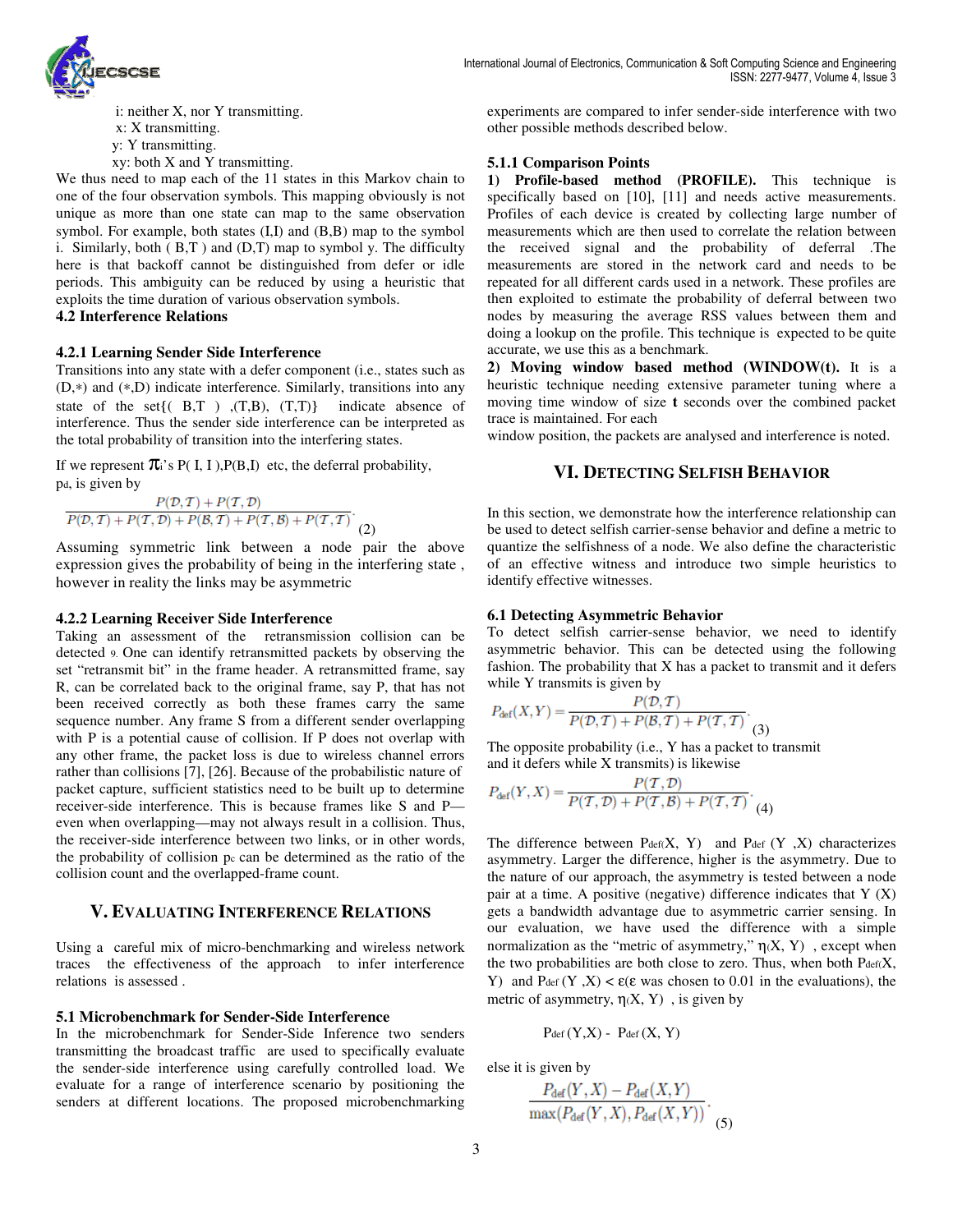

International Journal of Electronics, Communication & Soft Computing Science and Engineering ISSN: 2277-9477, Volume 4, Issue 3

Note that  $\eta(X, Y) = \eta(Y, X)$ 

## **6.2 Selecting Witnesses**

In general, every network node say X must be evaluated for selfish behavior and every other node say Y acts as a witness and the above metric of asymmetry is evaluated for the pair  $(X, Y)$ . Thus, we obtain a positive value by taking the average of the metric of asymmetry  $\eta(X, Y)$  for all the witnesses Y.

The negative values are discounted as they will be accounted when  $Y$  is evaluated with  $X$  as the witness. We call this average the "selfishness metric." We will evaluate this metric later in our simulations.

# **VII. SIMULATION AND EXPERIMENTAL RESULTS**



Figure 2 Graph showing energy ocnsumption by node



Figure 3 Graph showing throughput of the system

|                           |         |        |         |         |         |         |         |         |         |         |        |                              | <b>Constitution of the American</b> |                |
|---------------------------|---------|--------|---------|---------|---------|---------|---------|---------|---------|---------|--------|------------------------------|-------------------------------------|----------------|
| Kiraph<br>Close Hopy Rout |         |        |         |         |         |         |         |         |         |         |        | <b>Facket Belzvary Ratss</b> |                                     |                |
| 1,0000                    | ٠       |        |         |         | ×       |         |         |         |         |         |        |                              |                                     | PR.            |
| 0,3500                    |         |        |         |         |         |         |         |         |         |         |        |                              |                                     |                |
| 0,5000                    |         |        |         |         |         |         |         |         |         |         |        |                              |                                     |                |
| 0,0500                    |         |        |         |         |         |         |         |         |         |         |        |                              |                                     |                |
| 0,8000                    |         |        |         |         |         |         |         |         |         |         |        |                              |                                     |                |
| 0.7500                    |         |        |         |         |         |         |         |         |         |         |        |                              |                                     |                |
| 0.7000                    |         |        |         |         |         |         |         |         |         |         |        |                              |                                     |                |
| 0,8500                    |         |        |         |         |         |         |         |         |         |         |        |                              |                                     |                |
| 0,6000                    |         |        |         |         |         |         |         |         |         |         |        |                              |                                     |                |
| 0.5500                    |         |        |         |         |         |         |         |         |         |         |        |                              |                                     |                |
| 0.5000                    |         |        |         |         |         |         |         |         |         |         |        |                              |                                     |                |
| 0,4500                    |         |        |         |         |         |         |         |         |         |         |        |                              |                                     |                |
| 0,4000                    |         |        |         |         |         |         |         |         |         |         |        |                              |                                     |                |
| 0.3500                    |         |        |         |         |         |         |         |         |         |         |        |                              |                                     |                |
| 0,3300                    |         |        |         |         |         |         |         |         |         |         |        |                              |                                     |                |
| 0,2500                    |         |        |         |         |         |         |         |         |         |         |        |                              |                                     |                |
| 0,2000                    |         |        |         |         |         |         |         |         |         |         |        |                              |                                     |                |
| 0.1500                    |         |        |         |         |         |         |         |         |         |         |        |                              |                                     |                |
| 0.2000                    |         |        |         |         |         |         |         |         |         |         |        |                              |                                     |                |
| 0,0500<br>0,0000          |         |        |         |         |         |         |         |         |         |         |        |                              |                                     |                |
| $-0.0900$                 |         |        |         |         |         |         |         |         |         |         |        |                              |                                     | $\mathbf{r}_1$ |
|                           | 50,0000 | 15,000 | 20,0000 | 76,0000 | 35.0000 | 75.0000 | 45,0000 | 45,0000 | 50,0000 | 55,0000 | 60,000 | 65.0000                      | 70,0000                             |                |

Figure 4 Graph showing packet delivery ratio



Figure 5 Graph showing packet drop



Figure 6 Graph showing Overhead involved